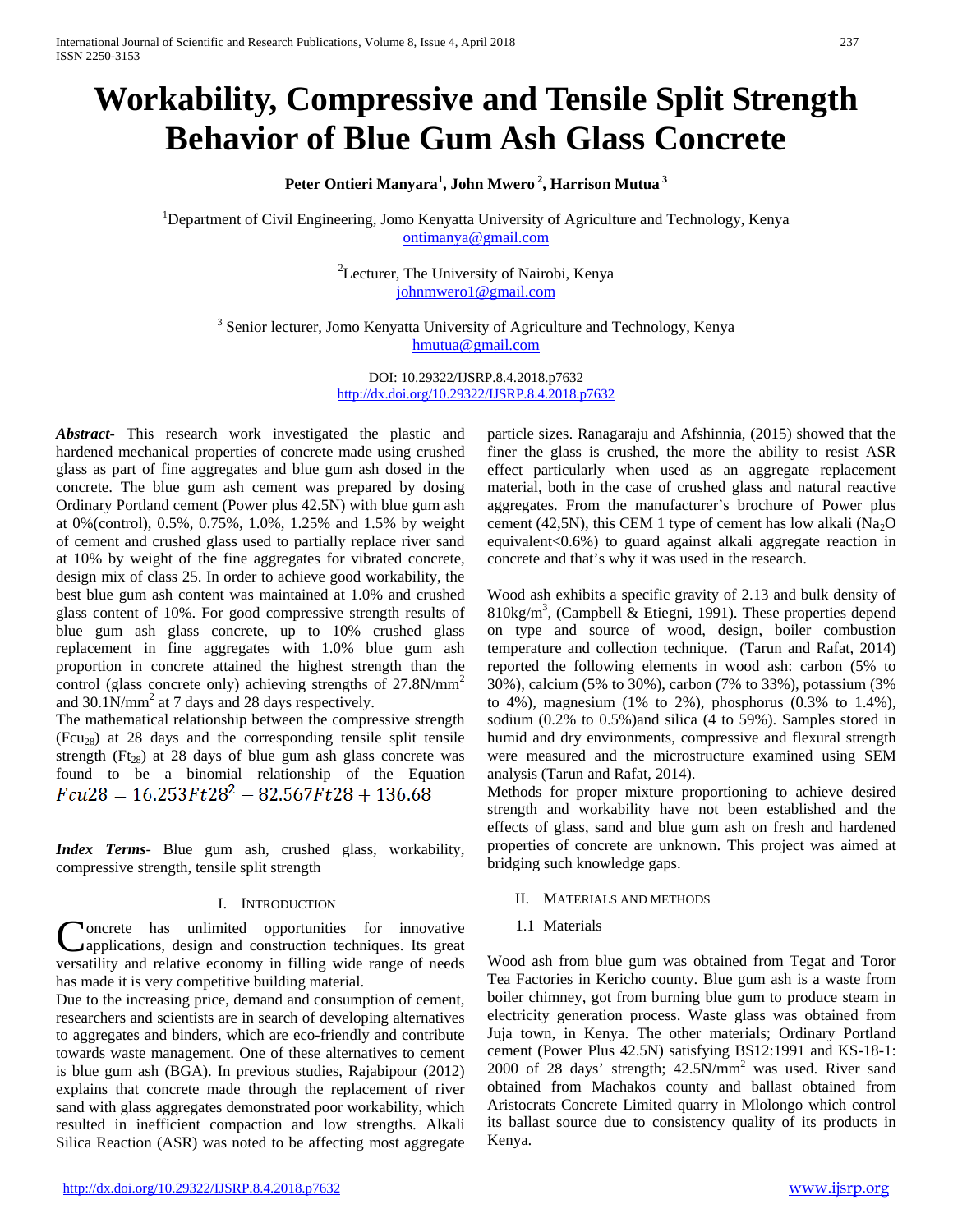## 1.2 Methods

Wood ash from blue gum was obtained from Tegat and Toror Tea factories in Kericho county, was dried and sieved to ensure that only particles passing 0.075mm were collected for this study so as to conform with the maximum size of cement and eliminate the constituents of fine aggregates. Waste glass was obtained from Juja town, Kenya at selected collection points. Once the waste glass was obtained, it was crushed manually and reduced to 5mm grains and below as per BS882:1992. The type of glass which was used was clear float glass of 4mm thick which is visually colorless and distortion free glass, providing high light transmission (daylight) and clarity. The crushed glass was used as partial replacement material for river sand at 10% by weight.

The ballast consisted of crushed stone mixed in a ratio of 1:2 for 10mm and 20mm single aggregate size in accordance with building research establishment BRE (1988).

The results of the specific gravity of river sand and crushed glass were found to be 2.5 and 2.4 respectively. The specific gravity of sand was found to be within the range of 2.63 and 2.70 as per BS1097-6 (2013); hence adequate. Also, the specific gravity of sand provided by Firm.net (2017) are a minimum of 2.4 and a maximum of 2.8 thus the test result was found to be credible for use in this research. The bulk density results for ballast, river sand and crushed glass were  $1405 \text{kg/m}^3$ ,  $1563 \text{kg/m}^3$  and  $1414\text{kg/m}^3$  respectively. According to BS 812-2 (1990), the approximate bulk density of aggregates commonly used in normal-weight concrete ranges from about 1200 to 1750 kg/m<sup>3</sup>. The result for the bulk density of blue gum ash was found to be  $798\text{kg/m}^3$ , while the bulk density of Ordinary Portland cement (Power plus 42.5N) has been found to range between 800 –  $1000\text{kg/m}^3$  so it was approximately within the range hence suitable admixture material.

The silt content results of river sand and crushed glass were found to be 2.24% and 5.58% respectively. It is recommended to wash the sand or reject if the silt content exceeds 6% (BS 812: Part 1: 1975), hence the results were satisfactory within the limit required.

Sieve analysis of river sand, crushed glass and ballast were done according BS812 (1985) and all the aggregates fell within the grading envelope indicating that they were within the acceptable limits.

For comparison between grading for river sand and crushed glass, Figure 1 below was used to show the similarities between the two materials for the research work.



Figure 1: River sand and glass grading curves

From Figure 1 above, crushed glass and river sand grading curves were behaving in a similar manner for their individual particle size distribution. River sand was found to have more particles passing through 600μm than crushed glass. Also, the material passing sieve 150μm was more in glass at 12% compared to sand at 8%. This explained the difference in curve formation between the two materials for fine aggregates but generally the materials were suitable for use in the research. The grading curve for the coarse aggregates is as shown in Figure 2 below.



Figure 2: Coarse aggregate grading

From the aggregate curves in Figure 2 for coarse aggregates, most of the aggregates were found to lie within zone two and were within the required limits as given in BS812:103-1. (1985), hence they were recommended for use in the research work.

In determination of the workability and compressive strength effects of blue gum ash glass concrete, concrete mix of the ratio 1:1.5:3 was used where the batching was done by weight. The blue gum ash cement was prepared by dosing Ordinary Portland cement (Power plus 42.5N) with blue gum ash at 0%(control), 0.5%, 0.75%, 1.0%, 1.25% and 1.5% by weight of cement and crushed glass used to partially replace river sand at 10% by weight of the fine aggregates.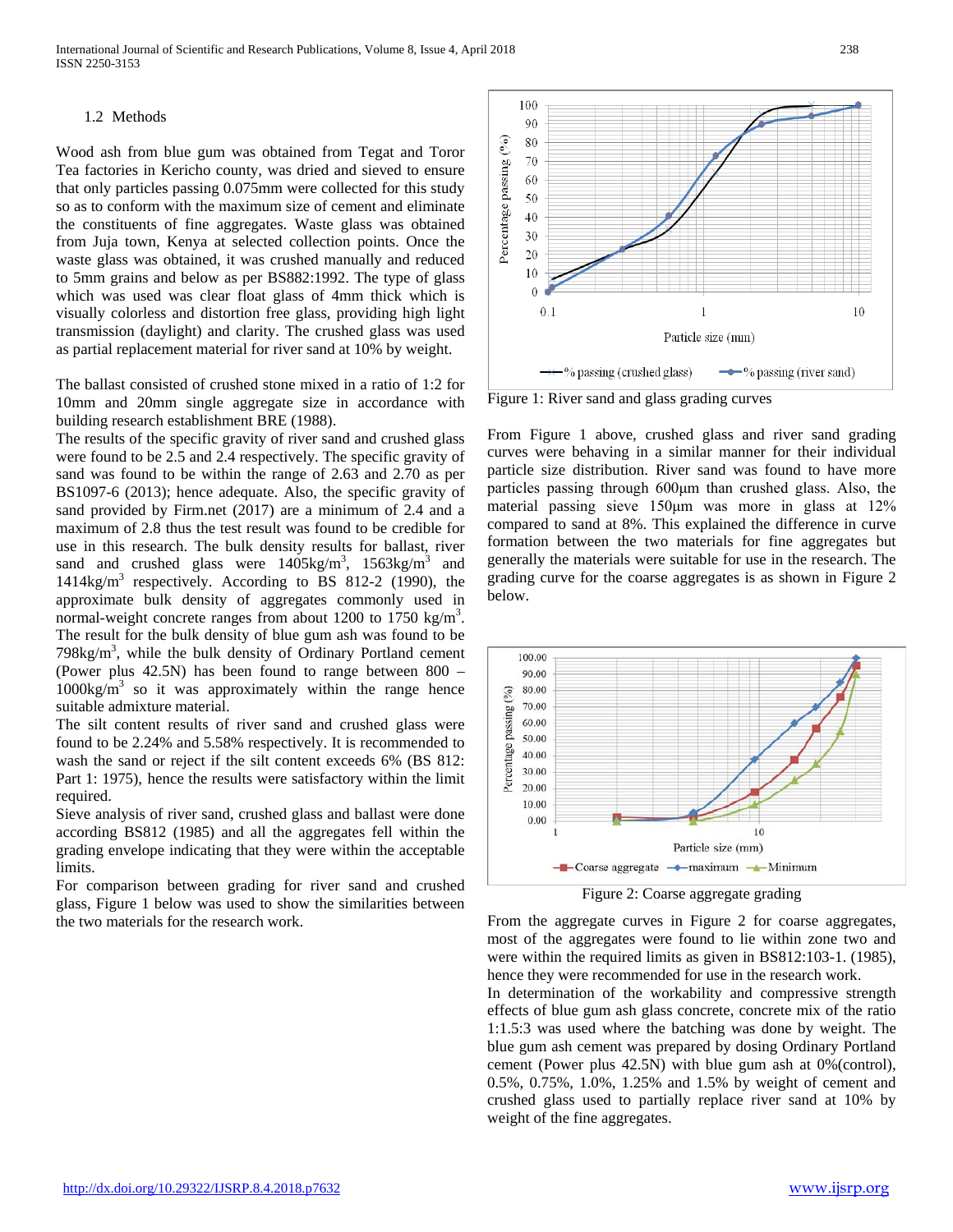The slump test was performed according to BS EN: 12350: 2009 whereby the standard slump cone was filled with concrete in four layers, rodding 25 times per layer, then lifting the cone and measuring the extend to which the concrete collapsed. The concrete collapse (slump) was maintained between  $10 - 25$  mm as required for vibrated concrete. This was done for each blue gum dosage of 0% (control), 0.5%, 0.75%, 1.0%, 1.25% and 1.5% for cement in glass concrete production.

Compressive strength test was done to determine the strength of the hardened glass concrete containing blue gum ash. It was done in accordance to BS EN: 12390: 2000, whereby samples containing different dosages of blue gum ash were casted in moulds of internal dimensions of 150x150x150mm. Then the compressive strengths at 7, 14, 21, 28 and 90 days were determined by crushing the samples in a universal testing machine as shown in Figure 3(a) below. For each proportion, three cubes were casted and the average taken.



a) Cube after testing

Figure 3: Crushed cube after testing

## III. RESULTS AND DISCUSSION

In Table 1 below, 25GCBGA XX-YY means: 25 is the class of concrete  $25N/mm^2$ , GCBGA is glass concrete containing blue gum ash, XX means percentage of glass in fine aggregate and YY means percentage dosage of blue gum ash by weight of cement. These descriptions of concrete were used throughout the study of the behavior of blue gum ash glass concrete. Table 1 below shows the resulting water cement content, slump obtained and the compaction factor.

| Table 1: Water cement ratio, slump and compaction factor |  |  |  |  |  |  |  |  |  |
|----------------------------------------------------------|--|--|--|--|--|--|--|--|--|
|----------------------------------------------------------|--|--|--|--|--|--|--|--|--|

|                 | Slump | Water-       | Compaction |
|-----------------|-------|--------------|------------|
| Mix type        | (mm)  | cement ratio | factor     |
| 25GCBGA 10-00   | 35    | 0.555        | 75.73      |
| 25GCBGA 10-0.5  | 41    | 0.552        | 63.43      |
| 25GCBGA 10-0.75 | 44    | 0.550        | 79.93      |
| 25GCBGA 10-1    | 47    | 0.549        | 117.49     |
| 25GCBGA 10-1.25 | 53    | 0.548        | 98.60      |
| 25GCBGA 10-1.5  | 62    | 0.546        | 91.52      |

From Table 1 above, the slump level increased with increase in blue gum ash content but according to the consistency test, the best working value was maintained at 1% blue gum dosage. According to concrete specifications, vibrated concrete slump should be between 30mm- 60mm and most of the values were within the acceptable range as shown in Figure 4 below. For medium workability of concrete, the allowed slump is between 50-100mm hence blue gum ash proportions of between, 1.0% to 1.5% satisfied the requirements.



Figure 4: Slump variations

The compaction factor was seen to behave the same way as the slump, i.e. increased with increase in blue gum ash proportion up to 0.93 for 1.0% blue gum ash proportion then started decreasing. For medium workability of concrete, the allowed slump is between 50-100 mm (https://www.aboutcivil.org/concreteslump-test.html); hence blue gum ash proportions of between, 1.0% to 1.5% satisfied the requirements. For the compaction factor, all mixes were within 0.9 ranges hence the addition of blue gum ash improved the compaction factor of class 25 concrete. The variation graphically for the compaction factor is as shown by Figure 5 below.





According to M. T. Atoom (2002), the normal range of concrete the compaction factor lies between  $(0.8 - 0.92)$ . From the results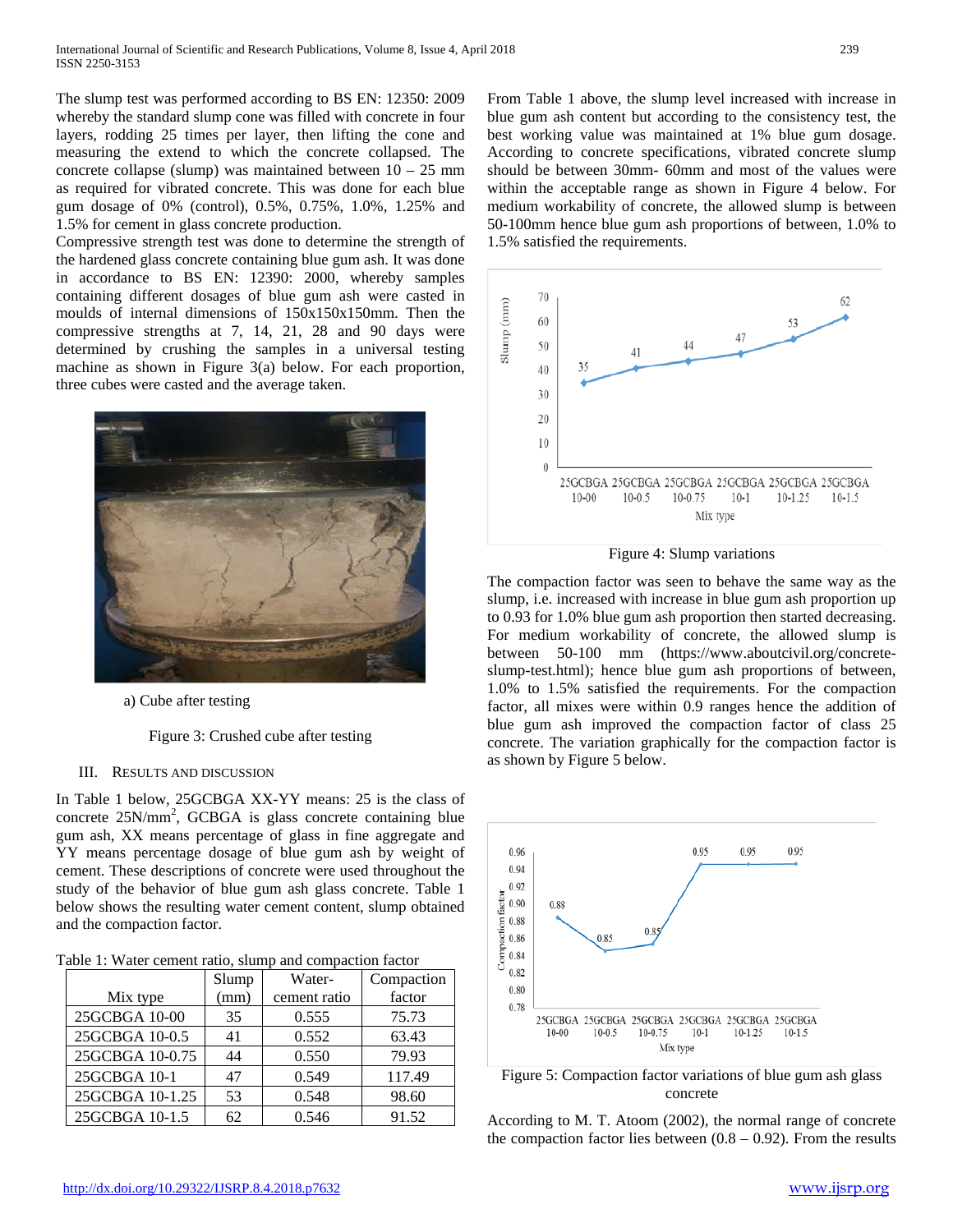shown above, blue gum ash replacement of up to 1% dosage of cement by weight, containing crushed glass content of 10% by weight of fine aggregate satisfies the normal range of concrete compaction factor of (0.8- 0.92).

Table 2 below shows the 7, 14, 21, 28 and 90 days compressive strengths of each mix proportion and each value is the mean of triplicate results per test.

|            | Table 2: Compressive strength of glass concrete with blue gum |  |  |  |  |
|------------|---------------------------------------------------------------|--|--|--|--|
| ash cement |                                                               |  |  |  |  |

|           | 7 day                | 14 day     | 28 day               | 60 day               | 90 day               |
|-----------|----------------------|------------|----------------------|----------------------|----------------------|
| Mix type  | strength             | strength   | strength             | strength             | strength             |
|           | (N/mm <sup>2</sup> ) | $(N/mm^2)$ | (N/mm <sup>2</sup> ) | (N/mm <sup>2</sup> ) | (N/mm <sup>2</sup> ) |
| 25GCBGA   |                      |            |                      |                      |                      |
| $10-0.0$  | 25.31                | 28.62      | 31.21                | 35.19                | 38.48                |
| 25GCBGA   |                      |            |                      |                      |                      |
| $10-0.5$  | 24.56                | 28.19      | 30.14                | 34.23                | 37.74                |
| 25GCBGA   |                      |            |                      |                      |                      |
| $10-0.75$ | 22.48                | 27.56      | 29.19                | 32.05                | 35.42                |
| 25GCBGA   |                      |            |                      |                      |                      |
| $10-1.0$  | 27.81                | 30.13      | 32.84                | 35.27                | 39.35                |
| 25GCBGA   |                      |            |                      |                      |                      |
| $10-1.25$ | 26.16                | 28.48      | 32.14                | 34.88                | 38.93                |
| 25GCBGA   |                      |            |                      |                      |                      |
| 10-1.5    | 25.14                | 28.10      | 31.83                | 34.19                | 37.36                |

Comparatively, the strength of the glass concrete made using blue gum ash at 1.0% was found to have highest strength than the control experiment. Also, the strengths were found to decrease from 0.5% to 0.75%, increase from 0.75% to 1.0% then continuously decrease up to 1.5% blue gum ash proportion. This explains that, up to 10% crushed glass replacement in fine aggregates with 1.0% blue gum ash proportion in concrete attained the highest strength. From the different mixes containing blue gum ash, 1% dosage of cement by blue gum ash gave the highest strength and 0.75% gave the lowest strength at all ages of concrete as shown in Figure 6 below: -





As the level of blue gum dosage increases, the early-age strength decreases. However, long-term strength development is

improved when blue gum ash is used and at some age, the strength of the ash concrete becomes equal to that of the pozzolanic cement. The age at which strength parity with the control (pozzolanic cement) concrete is achieved is greater at higher levels of blue gum ash. The ultimate strength achieved by the concrete increases with increasing blue gum ash content, at least with dosage levels up to 1%. Generally, the differences in the early-age strength of pozzolanic cement and blue gum ash concrete are less for blue gum ash with higher levels of calcium. Notably also was the increase in strength with increase in concrete age up to 90 days. This is because concrete containing pozzolanic cement gains strength with age for the rest of its life. Table 3 below shows the results of the 7 days and 28 days tensile split strength of blue gum ash glass concrete, each value being a mean of three-cylinder test results.

Table 3: Tensile split strength of glass concrete with blue gum ash cement

|                 | 7 Day strength       | 28 Day strength      |  |  |
|-----------------|----------------------|----------------------|--|--|
| Mix type        | (N/mm <sup>2</sup> ) | (N/mm <sup>2</sup> ) |  |  |
| 25GCBGA 10-0.0  | 2.00                 | 2.65                 |  |  |
| 25GCBGA 10-0.5  | 1.89                 | 2.16                 |  |  |
| 25GCBGA 10-0.75 | 2.03                 | 2.66                 |  |  |
| 25GCBGA 10-1.0  | 2.18                 | 3.00                 |  |  |
| 25GCBGA 10-1.25 | 1.98                 | 2.72                 |  |  |
| 25GCBGA 10-1.5  | 1.57                 | 2.56                 |  |  |

The results in Table 3 showed that the tensile split test increased with increase in the concrete curing age, and also increased with increase in blue gum ash content in the mix up to 1% by cement weight attaining strengths of  $2.18$  N/mm<sup>2</sup> and  $3.0$  N/mm<sup>2</sup> for 7 and 28 days respectively then the strengths started decreasing. Also notable is that these strengths were higher than the control (glass concrete only) as shown in Figure 7 below.



Figure 7: Tensile split strength of glass concrete with blue gum ash

Concrete is poor in tension and good in compression, hence the low tensile split strength values. Pozzolanic materials gain strength with age, hence as the curing age increases, the strength increases. The increase in blue gum ash, increased bonding between the concrete matrix, hence as the level increases, the strength increases up to the optimum level where by, increase in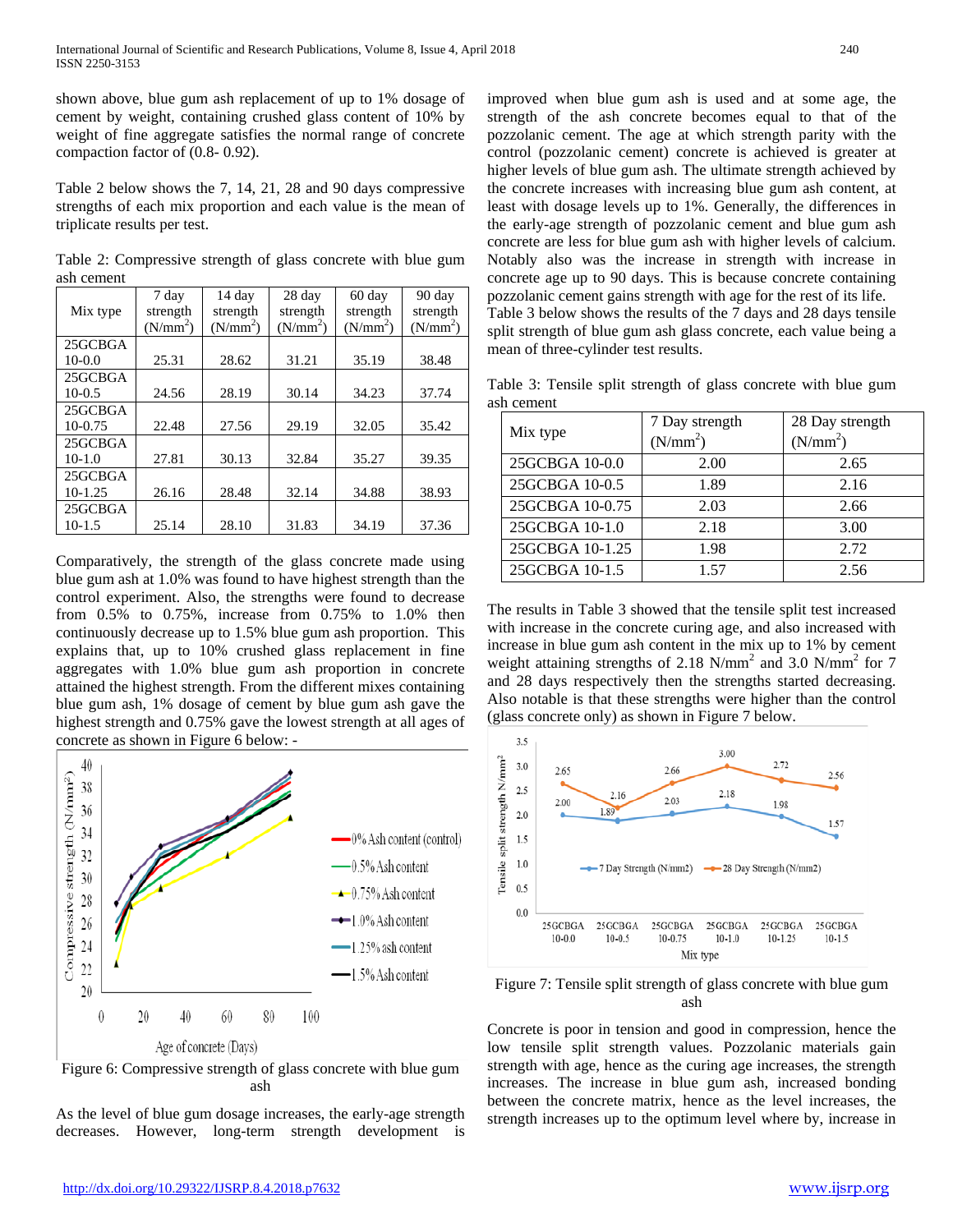the blue gum ash content does not have the bonding effect, hence the decline in strength.

| Table 4: Compressive strength against tensile split strength of |  |  |  |
|-----------------------------------------------------------------|--|--|--|
| glass concrete with blue gum ash cement                         |  |  |  |

| Mix type  | 28 Day compressive<br>strength $(N/mm^2)$ | 28 Day tensile split<br>strength $(N/mm^2)$ |
|-----------|-------------------------------------------|---------------------------------------------|
| 25GCBGA   |                                           |                                             |
| $10-0.0$  | 35.19                                     | 2.65                                        |
| 25GCBGA   |                                           |                                             |
| $10-0.5$  | 34.23                                     | 2.16                                        |
| 25GCBGA   |                                           |                                             |
| $10-0.75$ | 32.05                                     | 2.66                                        |
| 25GCBGA   |                                           |                                             |
| $10-1.0$  | 35.27                                     | 3.00                                        |
| 25GCBGA   |                                           |                                             |
| $10-1.25$ | 34.88                                     | 2.72                                        |
| 25GCBGA   |                                           |                                             |
| $10-1.5$  | 34.19                                     | 2.56                                        |

Figure 8 was used to explain the relationship based on the strengths at 28 days. The mathematical relationship between the compressive strength (Fcu<sub>28</sub>) at 28 days and the corresponding split tensile strength ( $Ft_{28}$ ) at 28 days is represented in quadratic Equation 1.



Figure 8: Compressive strength against tensile split strength of glass concrete with blue gum ash cement

-------------------- (1)

From Figure 8, it can be seen that as the compressive strength is inversely proportional to the tensile split strength up to a certain point, whereby past that point, it relates directly proportional. This shows that the mix type containing 0.75% dosage of blue gum ash by weight of cement is the weakest point and the same can be seen from the compressive strength graph in Figure 6. This is the best design point for this type of concrete mix. The values of tensile strength of concrete are usually 10-15% of compressive strength but not more than 20%. From the equation, the estimated values were within the range of 10-15% and from the mathematical relationship; the tensile split strength can be predicted from the compressive strength.

# IV. CONCLUSIONS

From the results and discussions above, it was concluded that: -

- i) Blue gum ash (BGA) is hydrophilic, hence the higher the amount in concrete, the less the amount of water required for good workability to be achieved.
- ii) From the results, in order to achieve good workability, the best blue gum ash content can be maintained at 1.0% and crushed glass content of 10%.
- iii) For good compressive strength results of blue gum ash glass concrete, up to 10% crushed glass replacement in fine aggregates with 1.0% blue gum ash proportion in concrete attained the highest strength than the control (glass concrete only).
- iv) The mathematical relationship between the compressive strength (Fcu<sub>28</sub>) at 28 days and the corresponding tensile split tensile strength ( $Ft_{28}$ ) at 28 days of blue gum ash glass concrete is represented by quadratic Equation  $Fcu28 = 16.253Ft28^2 - 82.567Ft28 + 136.68$

# V. RECOMMENDATIONS

From the experimental results and analysis, the following recommendations were made: -

- a) In order to recycle and make our wastes useful especially in civil engineering, there is need to encourage researchers to take up research courses on these wastes to determine their engineering properties and where they can be used best. E.g. Recycled waste use in Civil Engineering.
- b) Once cement is dosed with blue gum ash at 1% and fine aggregates replaced with crushed glass at 10%, good workability is achieved and early strength developments of up to 35.27N/mm2 in 28 days. This mix can be used for lightly loaded beams like lintels and slabs in buildings.
- There is also need to develop codes or guiding standards on the use of various wastes like blue gum ash and glass in concrete. Once developed, there will be reduced cost of construction due to use of readily available wastes and solve the problem of environmental degradation.